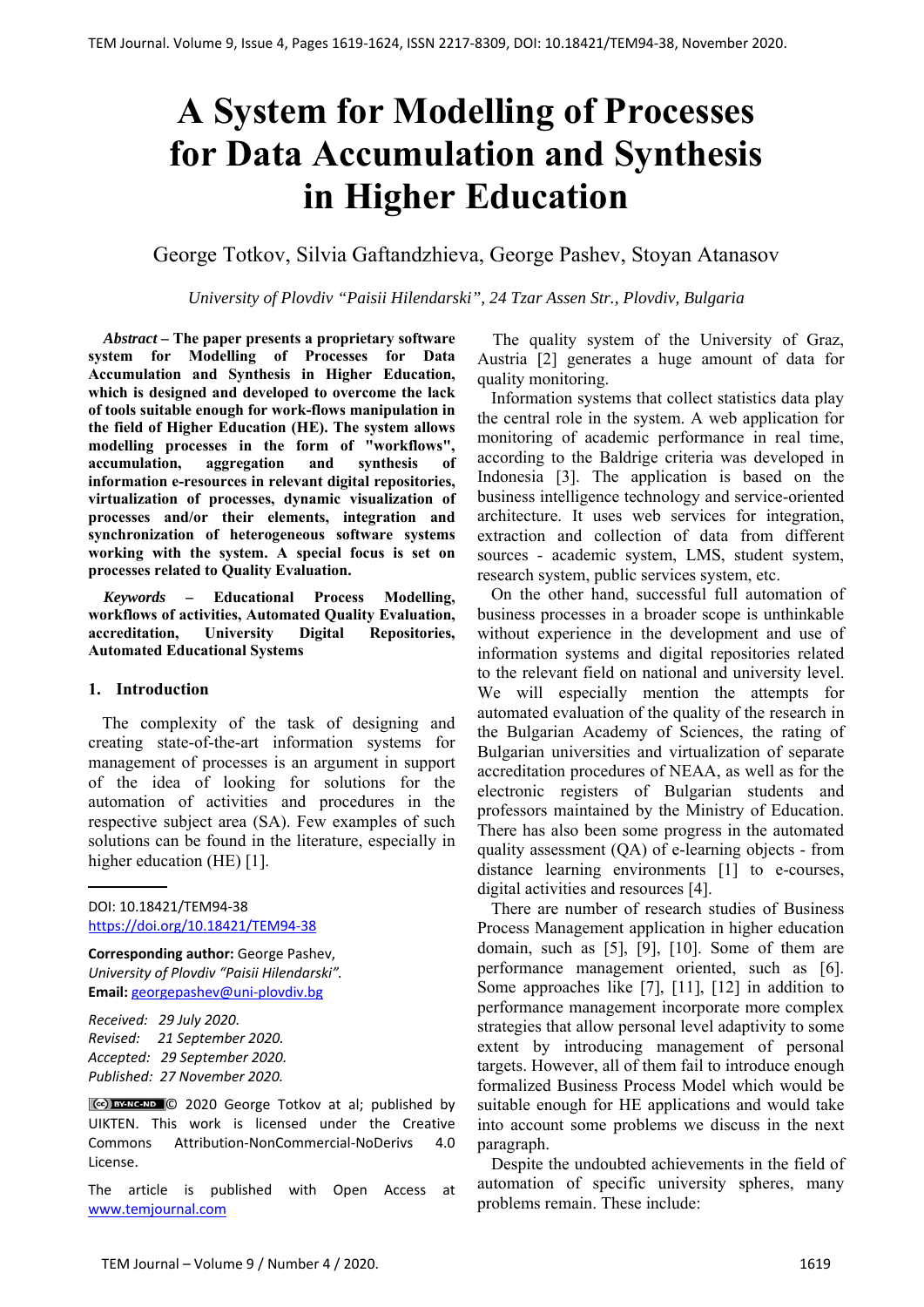- the "manual" entry, processing and storage of big data sets, accompanied by their duplication and mismatch in university and national information systems;
- unsynchronized planning, decision making and control at different management levels;
- frequent changes in the regulatory framework (at national and institutional level);
- "on-site" practice for introducing specific rules for the document flow (with the argument and the idea of the need for "academic autonomy"), etc.

In our opinion, the possible solution to these problems requires the creation, testing and validation of tools for modelling, virtual implementation, visual representation and interface provisioning (including the integration of functionalities of heterogeneous information systems and big data) of business processes in various fields of HE. The general approach for automated quality evaluation, applicable to various software and implementation methodologies, presented in [1] provides not only the last statement but also a good basis for automation of business processes and other fields of study.

The paper presents a software prototype, based on process virtualization tools in higher education. Section 2 presents the essence of the approach suggested in [1]. Section 3 discusses a methodology based on a set of theoretical and software tools for the creation of "fast" software prototypes for automation of different fields of activity in HE.

## **2. Digitalization of Evaluation and Accreditation Processes in HE in Bulgaria**

The increased workload, coupled with a reduction in the Agency staff (according to a decree of the Council of Ministers 11/ 03.02.2010), required the NEAA Accreditation Council (AC) to adopt a decision on the study of the automation of accreditation procedures. At its meeting of 3 June 2010, the AC heard, discussed and adopted a proposal for the creation of a prototype of an automated system at the University of Plovdiv "Paisii Hilendarski". As a result, a software system COMPASS (version 1.0) was designed and implemented.

In the period 2011-2014, COMPASS 1.0. was tested in accreditation procedures of the University of Plovdiv "Paisii Hilendarski" (institutional and professional fields), as well as to support the work of NEAA expert groups in the institutional accreditations of Sofia University "St. Kl. Ohridski" and South-West University "Neofit Rilski".

On the basis of the studies for automated extraction of data on the quality of HE objects and possibilities for automated extraction of data for NEAA criteria

(programmes in distance learning, institution, professional fields and etc.), a software system COMPASS 2.0 was designed and tested [1]. A selfassessment report for the evaluation of the environment of distance learning at the University of Plovdiv (2015) has been prepared through COMPASS 2.0. Several appendixes to the report were generated automatically from data extracted from a learning management system.

Unlike COMPASS 1.0, the second version of the system has functionality for referencing various information objects in the self-assessment report (possibly not yet located in the university digital repository, but planned to be created in time) and their automated attachment as applications [1]. For this purpose, a common University Electronic Archive has been developed [4]. As a result, a nomenclature (taxonomy) of a university digital repository has been created, suitable for use by any Bulgarian university.

It should be noted that the system for automated management of internal document used by NEAA does not automate its main activities (similar to the situation with HEI's documents systems). Examples for such activities are conducting procedures and preparing accompanying reports, decisions and appendixes. The last statement is justified by the fact that the NEAA criteria systems, the rules and methodologies that follow the procedures for assessment and accreditation of HE are not modelled in the documents system of HE.

A similar conclusion can be drawn for many university information systems - they do not have the tools to model, modify, virtualize and support processes. A certain exception in this direction are information systems of the Thracian University (Stara Zagora) and the University of Plovdiv "Paisii Hilendarski".

## **3. Modelling and Virtualization of Processes in HE**

The approach used in COMPASS is universal - it can be used for quality evaluation of objects in HE using different NEAA criteria systems. The community of the approach lies in the possibility to model the elements of each quality evaluation system of criterion type in COMPASS (see [1] for more details).

To automate many business processes for a given subject area (not just the case of "HE assessment and accreditation procedures"), the following theoretical and software tools are needed:

A. Creating models of processes in HE, incl. related elements - sub-processes, rules and regulations; regulatory systems; subjects (management bodies, teachers, experts, administrators, etc.);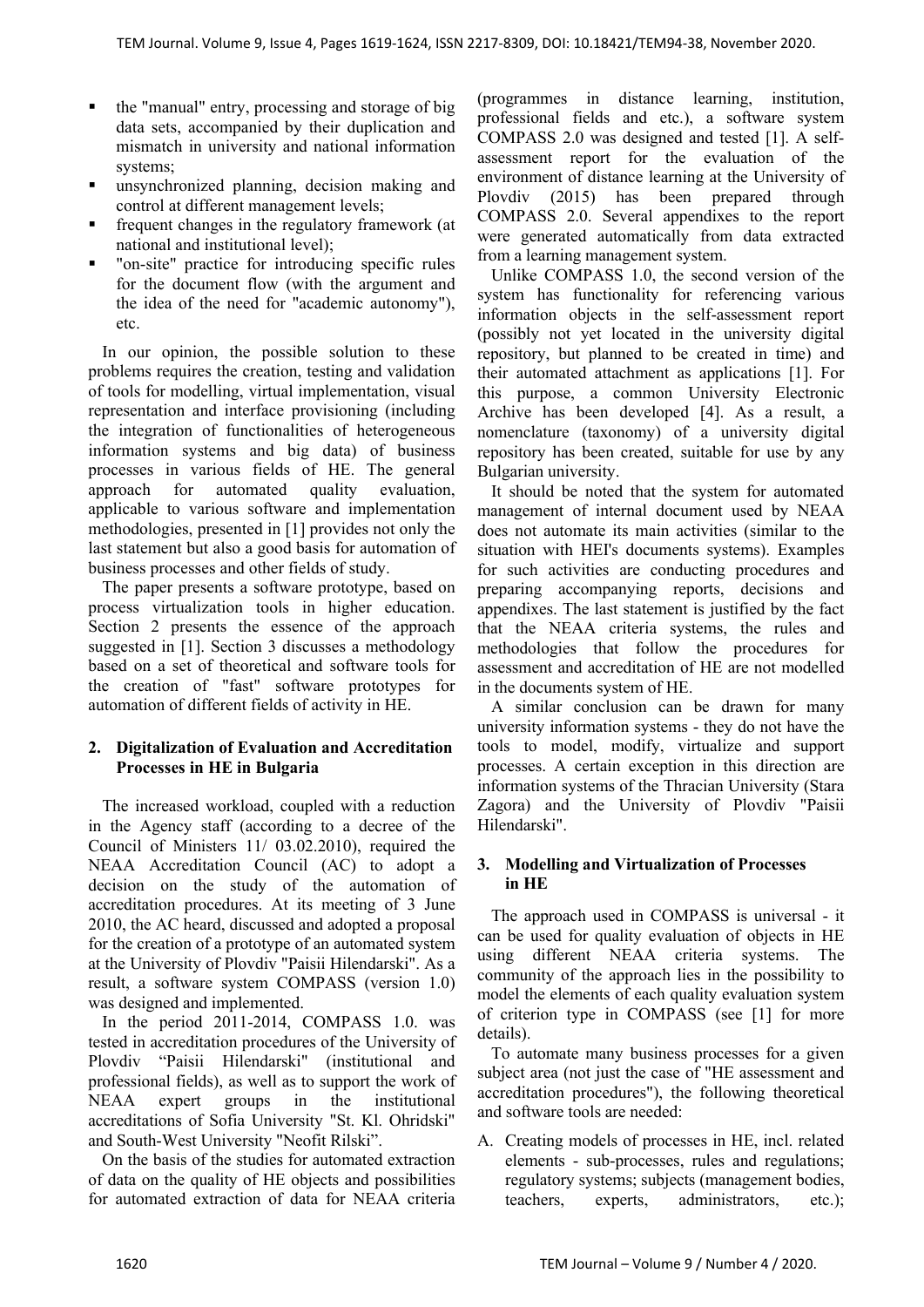information objects (HEIs, faculties, departments, professional fields and programmes, departments, etc.) and information resources (from normative, educational, research, administrative, reporting, information nature);

- B. Formalize and set rules for the flow, interaction and synchronization of processes, with the formation and control (if necessary) of accompanying additional activities and solutions;
- C. Starting, maintaining, completing and archiving of procedures specific to the modelled area of HE;
- D. Preparation of reports and analyzes of completed procedures, forthcoming activities, used (and/or required) resources, etc.;
- E. Maintenance of specialized databases (DB) with remote access for the needs of the educational system (at national and institutional level).

It is desirable that tools of providing  $A - E$  to have the following characteristics:

- to automate core HE activities as much as possible;
- to provide flexibility (independence from any future changes to regulations, methodologies and procedures);
- optimize and avoid duplication of activities and data (especially when creating, storing and distributing documents);
- to provide dynamic management of modelled and virtualized processes;
- to reduce the time and resources spent in carrying out the ongoing procedures, etc.

To solve the problem of e-governance of HEspecific activities comprehensively, the idea realized in the COMPASS 2.0 system needs to be further developed by offering and realizing theoretical and applied (conceptual and computational) tools that allow adequate modelling, virtual conducting, visual presenting and providing of processes (including integrating the functionality of existing information systems and big data).

### **4. A System for Virtualization of Processes in HE**

The basis and the possibility of implementing a system with the characteristics of the previous section are provided by COMPASS 2.0 and other Bulgarian development - EMSG (http://dextro-research.eu/) for modelling and managing the so-called "workflows" (workflow) [8]. The EMSG system has been successfully used for virtualization and support of healthcare and litigation processes. The design of the new software system COMPASS 3.0, can be seen as a next step in the development of COMPASS 2.0.



*Figure 1. Architecture of a system for virtualization of processes in HE* 

Analysis of objects, subjects and processes in HE shows that the architecture of the COMPASS 3.0 software system, designed for modelling, virtualization and dynamic management of workflows in corporative information infrastructure E with digital repositories W (Fig. 1.), should include subsystems for:

- A. Modelling processes in the form of "workflows" [8];
- B. Modelling of methodologies for dynamic visualization of processes and/or their elements (sub-processes, activities, subjects, objects);
- C. Modelling of digital repositories in information infrastructures of different institutions;
- D. Accumulation, aggregation and synthesis of information e-resources in relevant digital repositories (documents, reports, etc.) as a result of the implementation of virtualized processes;
- E. Virtualization of processes (maintenance of their lifecycle) and/or their elements;
- F. Communication and user interaction with COMPASS 3.0;
- G. Management and synchronization of the work of COMPASS 3.0. and its subsystems.

Main features of COMPASS 3.0 must be:

- modelling processes in HE (in the form of workflows), visualization methods (suitable for presenting information resources/data), and digital repositories (for collective or personal use);
- dynamic management and control of access of the users to services (including for starting and maintaining virtual processes) and information resources;
- accumulation, aggregation and synthesis (including generation) of information resources depending on the relevant process;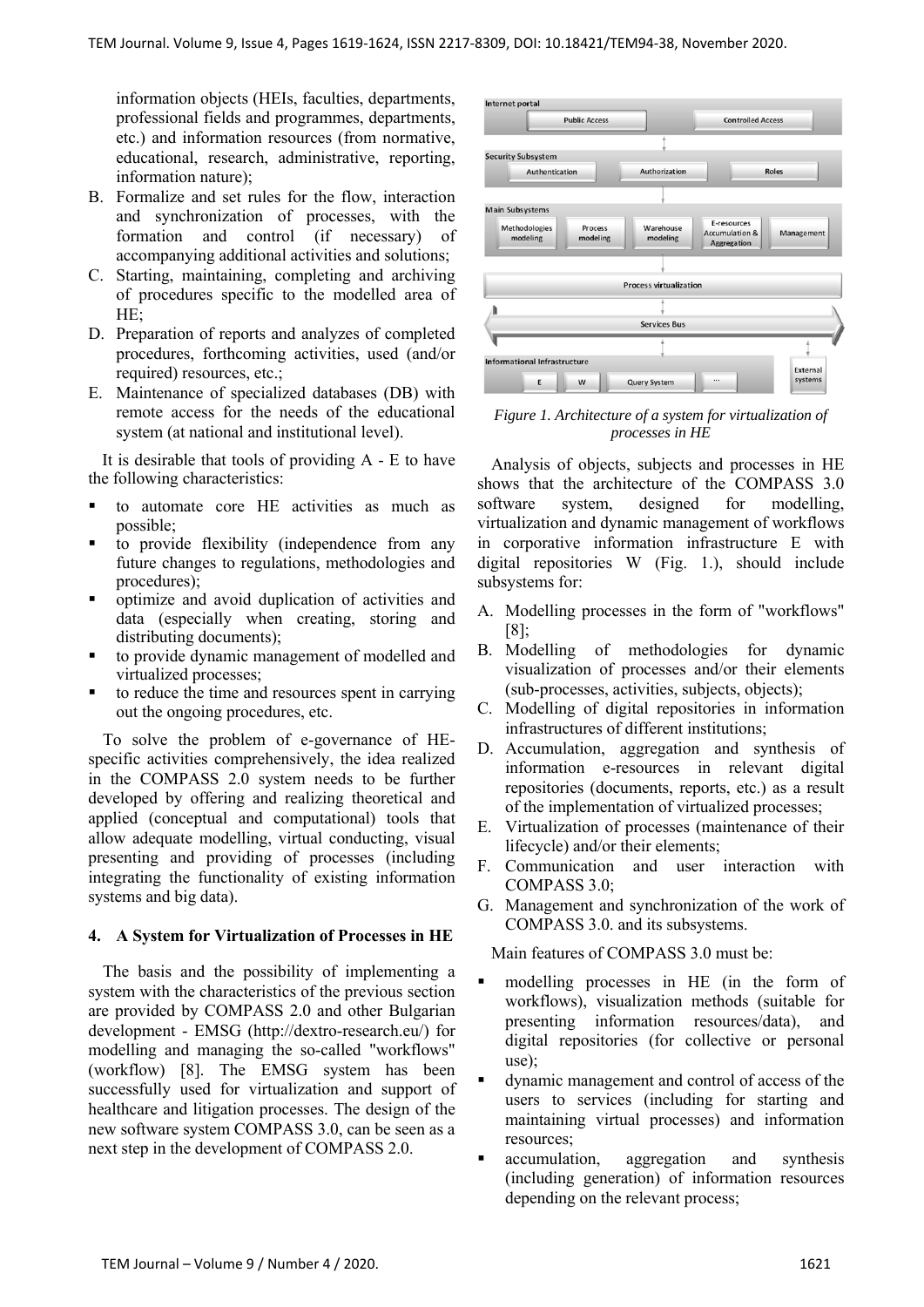- management and control of the exchange of information resources - documents, reports, data, etc. (electronic document circulation) at different levels within the processes;
- automatic generation of standard documents and files (including letters, reports and decisions for initiating, conducting and finalizing processes and procedures);
- maintaining an electronic archive of documents, procedures and methodologies specific to HE activities (for upcoming, ongoing and completed procedures; for the discovery of information resources by various criteria, etc.);
- provision of public access to information on the status and results of HE processes, etc.

The fast software prototype of COMPASS 3.0 is developed on the basis of the integration of COMPASS 2.0 and EMSG components. Some experiments to automate specific activities in HE were planned and carried out. Among them are experiments for an automated assessment of the quality of research with the generation of data for the rating system, modelling and generation of optimal flows of activities and resources for conducting elearning [8], etc.

Fig. 2. presents a model of a process for quality evaluation of the research of a teacher, created with the COMPASS 3.0 prototype. Similarly, other representations of HE-specific processes can be created with the tools of COMPASS 3.0.



*Figure 2. A model of a process for quality evaluation of research* 

The COMPASS 3.0 prototype caters for workflows that model real business processes. The models of complex business processes created through COMPASS 3.0 are presented (composed) as a set of relatively separate processes - each with its own life cycle (including startup, flow, completion) and rules for their interaction, synchronization and coexistence.

Each business process is modelled as a flow structure of activities (steps) in which can participate different information objects and subjects. The flow structure presents a flow chart of the process, i.e. models the interdependence and sequence of activities depending on time, logical and resource constraints.

The modelling of business processes is done using a graphical editor. Each startup of the process creates a specific instance of it in the system, which begins its own life cycle. The instance is marked as an event (step) in the procedure file.

The interface functionality of the system is created and visualized automatically for users, based on the process models presented in COMPASS 3.0.

Each process is defined by a set of parameters, among which the most important are the list of activities (steps) needed to complete the process and their schedule (in the form of a graph describing their sequence) and more. Each step can again be presented as a process - automatically or manually.

When manually entering data for a specific event, e.g. initiation ("entry") of a new business process, the respective user must consider - which process (from the models in COMPASS 3.0) the new event is associated with. For this purpose, to help the user, the system generates a list of processes - "potential" candidates, which could be attributed (depending on the logic of system models) to the new event. In the next step, the user will be able to select (tag) one or more processes in the generated list, creating eventprocess relationships.

COMPASS 3.0 also supports digital repositories of information resources for various purposes (see Fig. 3.).

| <b>Digital Storage</b>                                       |                                                                                                                                                                                                                                                                                                                                                                                                                                                  | X & Search documents<br>$Q \neq \equiv$                                      |
|--------------------------------------------------------------|--------------------------------------------------------------------------------------------------------------------------------------------------------------------------------------------------------------------------------------------------------------------------------------------------------------------------------------------------------------------------------------------------------------------------------------------------|------------------------------------------------------------------------------|
| advance -                                                    | <b>C</b> Home / Nomenclatures                                                                                                                                                                                                                                                                                                                                                                                                                    |                                                                              |
| <b>B</b> Dashboard<br><b>Documents</b><br>$\circ$            | <b>O</b> Procedures<br>Nonenciature +                                                                                                                                                                                                                                                                                                                                                                                                            |                                                                              |
| Nomenclatures<br><b>Documents</b><br>A&I document<br>$\circ$ | Li Manage<br>٠<br>7  Management activity<br><b>Lagal services</b><br>1 3 Haman resources<br>1 22 Academic staff development<br>. Budget and finance<br>1 C Financial accounting activities<br>· Education<br><b>E.</b> Learning activity<br>. E Some<br>> El Research and design activities<br>1 3 International relations and cooperation<br>· Clopitics<br>Capital construction<br>3 (2) Social activity<br>Computional health and fire safety | This is the text editor of the function for creating a text for a tree node. |
|                                                              | @ Export as<br>$-1$                                                                                                                                                                                                                                                                                                                                                                                                                              |                                                                              |
|                                                              | <b>C</b> Processes<br>×                                                                                                                                                                                                                                                                                                                                                                                                                          |                                                                              |

*Figure 3. A model of university e-archive* 

In the case of virtualization of processes over university information infrastructure, the central role is played by the university digital archive. A model of an archive suitable for Bulgarian HEIs is proposed in [4]. With the help of COMPASS 3.0, the archive can be easily designed (Fig. 3.). Later, the archive can be built up with the accumulation of information resources - the result of virtualized processes, e.g. NEAA procedures related to the criteria systems for quality evaluation and accreditation (of institutions, programs, distance learning) and for capacity determination/change (Fig. 3.).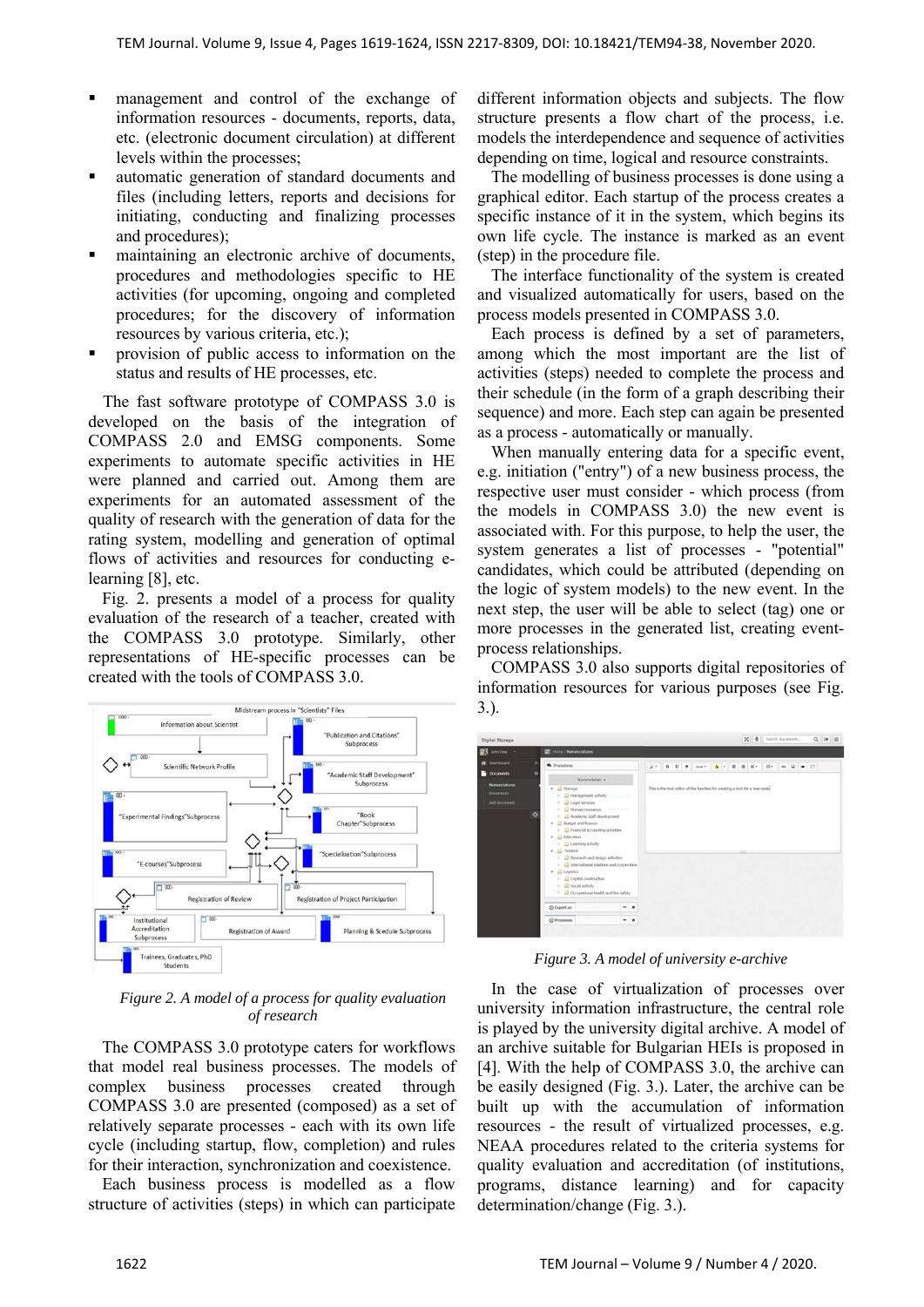In COMPASS 3.0, the following process categories are distinguished: Midstream, Standard and Subprocess.

The Midstream category includes processes for which there is only one instance (instance) at a time. An example of a process in the Midstream category is the procedure for accreditation of the HEI environment for distance learning. The procedure is unique (meaning - at any one time, there is one single copy of it) and standard - it includes the main steps:

- preparation of self-assessment (documentation) from the HEI, submission and acceptance (registration) of the package of documents at NEAA;
- starting the procedure;
- referral to a designated standing committee (SC), consideration by the SC (including the appointment of an observer and members of an expert group - EG, on-site visit, drafting of an EG report, adoption of a decision by the SC, referral to the Accreditation Council - AC);
- issuance of a final act (by decision and recommendations of the AU);
- informing the HE of the decision;
- follow-up correspondence on the procedure (HE with answer/objections to HE);
- post-accreditation control, etc.

All NEAA procedures related to quality evaluation and HE accreditation can be modelled through processes in the Midstream category.

The Standard category includes (sub) processes that participate in the process descriptions of the Midstream category. In the example above (accreditation of a university environment for distance learning), a Standard type process is an "onsite visit by EG", a subprocess that is part of almost all other Midstream processes. This allows, after creating a model of such a sub-process, to be used repeatedly as an element of other processes without having to re-describe it.

At one time, it is possible to maintain multiple instances of Standard-type processes (for example, in the case of institutional accreditation, EG visits to different HEIs may take place at the same time).

The Subprocess category includes processes that are performed within processes in the Standard category (not in the Midstream category).

#### **5. A System for Virtualization of Processes in HE**

The COMPASS 3.0 software prototype is a convenient and effective tool for the automation of specific processes in HE, which is confirmed by the experiments performed and the universality of the theoretical model used.

It is necessary to carry out a larger-scale experiment, e.g. related to the automation of a separate group of NEAA activities to improve the presented approach. To ensure the experiment, it is necessary to discuss ways (such as typing and normalization) to increase the objectivity of the assessments and the precision of the recommendations (offered by the AC, SC and NEAA Expert Groups) in the evaluation processes and accreditation. It should be remembered that in most cases, automation requires and is accompanied by a change of organization and enhancement of the efficiency and capabilities for dynamic management of the respective processes.

Particularly appropriate for the purpose of the experiment is the activity of the PC under the postaccreditation monitoring and control. First, the case processes are relatively the same type and generate typed (structured) documents. Second, for a relatively short period of time, all HEIs and SCs of NEAA are, in one way or another, involved in this procedure. Third, in a reduced form, a process involving subprocesses ("self-assessment", "evaluation", "acceptance of evaluations", "evaluation of evaluations", "pronouncement of evaluations", etc.) is carried out here, which are typical for other activities of NEAA. Fourth, the accompanying information resources (documents, reports, correspondence, etc.) are relatively small in number and can easily be located and organized in digital repositories.